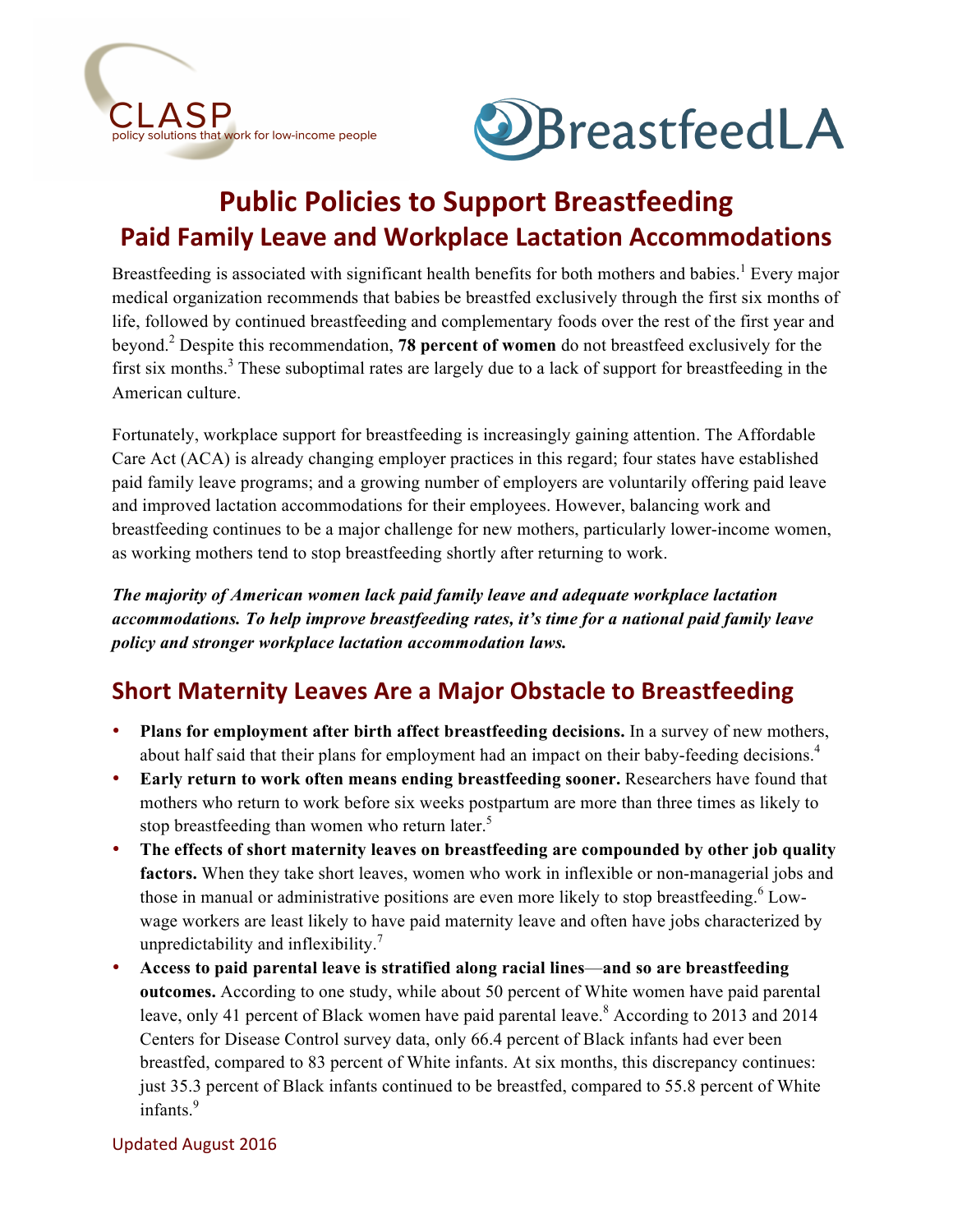• **The association between returning to work and stopping breastfeeding suggests that delaying return to work will boost breastfeeding.** In the month that a mother restarts work, she is more than twice as likely to quit breastfeeding as a mother who is not restarting work in that month. 10

### **Paid Leave Boosts Breastfeeding**

- **Paid leave leads to longer breastfeeding duration**. In a national study, mothers who had 12 or more weeks of paid maternity leave had nearly 3 times the odds of initiating breastfeeding and 2 times the odds of breastfeeding for 6 or more months when compared to mothers who had no paid leave.<sup>11</sup>
- **Evidence from Canada.** A Canadian study on the effects of increasing paid maternity leave from six months to one year found that breastfeeding duration increased by one month among mothers eligible for the longer leave.<sup>12</sup> Compared to those with the shorter leave, 39 percent more women who took the year-long leave reached six months of exclusive breastfeeding (the widely agreed-upon recommendation). $^{13}$
- **Evidence from New Jersey and California.** Four states have established paid family leave programs: California, New Jersey, Rhode Island, and New York. Research from the states with the longest running programs—New Jersey and California—demonstrates a clear effect on breastfeeding. In New Jersey, mothers who took paid leave under the state Family Leave Insurance program breastfed for one month longer on average.<sup>14</sup> In California**,** the median duration of breastfeeding doubled among new mothers who took paid family leave, including an increase from 5 to 11 weeks for mothers in higher-paying jobs, and 5 to 9 weeks for those in lower-paying jobs.<sup>15</sup>
- **Longer leaves could help women achieve their breastfeeding goals.** Approximately 60 percent of women stop breastfeeding earlier than they would like. One of the key reasons for this is the effort associated with pumping milk. Women with longer maternity leaves can delay pumping, potentially increasing their breastfeeding duration.<sup>16</sup> In one survey, 58 percent of women cited breastfeeding as a challenge in working at a paid job since their baby's birth.<sup>17</sup>

## **Without Pay, Workers Struggle to Take the Leave They Need**

- **Most women do not have paid parental leave.** According to the American Time Use Study, only 47 percent of women have paid parental leave.<sup>18</sup>
- **Nearly a quarter of women who took parental leave in 2012 took 10 or fewer days of leave**. Nearly half took 40 or fewer days.<sup>19</sup>
- **Unpaid leave places significant financial strain on families.** Although about half of U.S. workers are covered by the Family and Medical Leave Act (FMLA), this legislation only provides for job-protected *unpaid* leave—an option that is out of reach or very difficult for many families. In 2012, more than 6.3 million workers found it difficult to make ends meet while on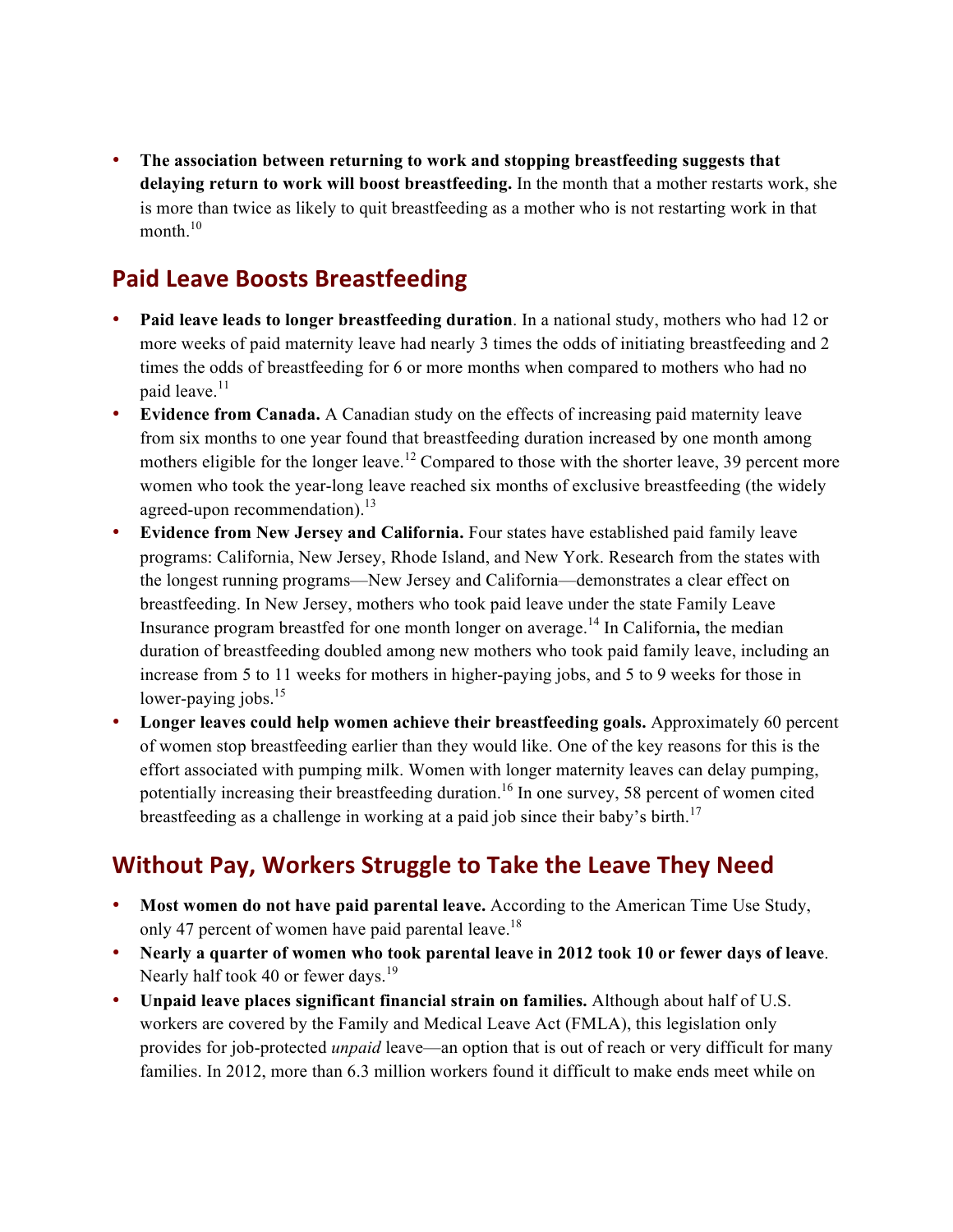leave. These workers were either on unpaid leave or were losing income while on leave, despite drawing on some existing benefits.<sup>20</sup>

• **Workers cut leaves short because they can't afford to go without pay.** Close to half of employees would have taken longer leaves if they had received additional or any pay.<sup>21</sup> Fifty percent of workers reported that they returned to work following a leave because they could not afford to take more time off. $^{22}$ 

## **Moms Need Breastfeeding Support Once They Return to Work**

- **The ACA requires employers to provide lactation accommodations**—**but only to some workers.** Employers are not required to provide time and space for breastfeeding or expressing milk to "exempt" or salaried employees, including executives, administrators, school teachers, and others.<sup>23</sup> Nearly 40 percent of women workers are salaried.<sup>24</sup>
- **Many breastfeeding workers still lack needed accommodations.** A study conducted after the ACA rule went into effect found that only 40 percent of respondents had access to both adequate break time and a private space in which to express milk. Lower-income women and women with less education were less likely to have access to private space and break time.<sup>25</sup>
- **Workplace breastfeeding support significantly increases breastfeeding.** A 2016 study found that women with adequate break time were 2.6 times as likely to breastfeed exclusively and 3 times as likely to breastfeed at all at 6 months postpartum when compared with women without access to break time or private space. Women with private space at work breastfed for 1.36 months longer than women with no break time or private space.<sup>26</sup>
- **Lactation accommodations pay significant dividends for businesses.** Businesses that support breastfeeding save on health care expenses, reduce absenteeism among working parents, and are able to retain high-quality employees, avoiding the high cost of turnover. For example, CIGNA Insurance Company reports \$240,000 in annual savings in health care expenses and \$60,000 in annual savings due to lower absenteeism among women who breastfed their infants. Mutual of Omaha reports \$115,881 in annual savings for mothers who participate in the company's lactation program. $27$

# **The Surgeon General has Called for Paid Maternity Leave and Lactation Accommodations**

Experts are calling for action. In a 2011 Call to Action to Support Breastfeeding, the United States Surgeon General included the following action items: "Work toward establishing paid maternity leave for all employed mothers" and "Ensure that employers establish and maintain comprehensive, high-quality lactation support programs for their employees."<sup>28</sup>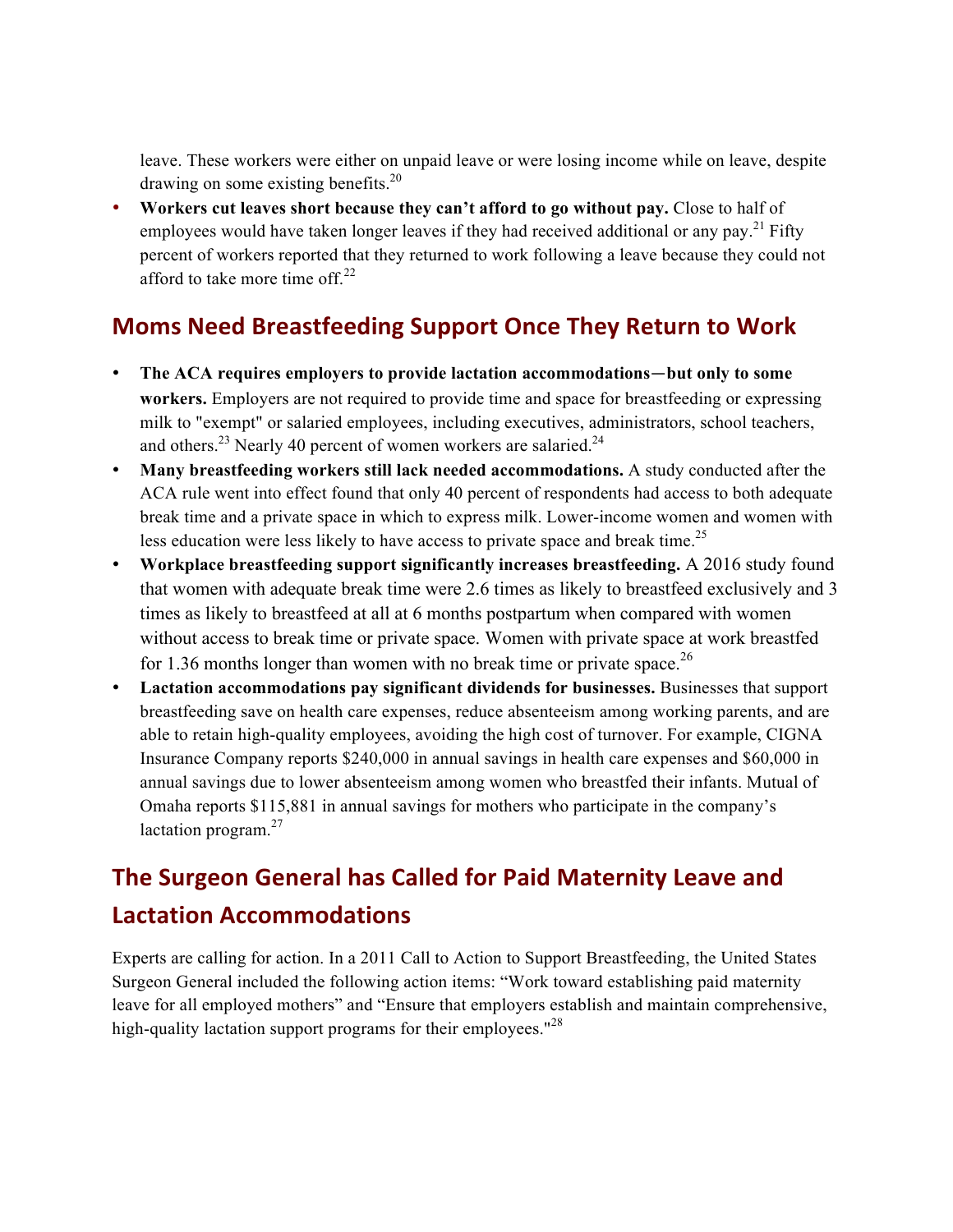# **Public Policies on Paid Leave and Lactation Accommodation Support Breastfeeding**

- **Existing Laws**
	- o **The Family and Medical Leave Act:** The federal FMLA enables some workers to take up to 12 weeks of unpaid, job-protected leave to care for a new baby or a sick family member, or to recover from serious illness.<sup>29</sup> Nineteen states and the District of Columbia have established their unpaid, job-protected leave policies to cover more workers or to cover workers for longer periods of time than the federal law.<sup>30</sup>
	- o **Temporary Disability Insuranc**e: California, New Jersey, Rhode Island, New York, Hawaii, and Puerto Rico have public disability insurance programs that women can use to take partially paid leave after the birth of a child.<sup>31</sup>
	- o **Paid Family Leave:** California, New Jersey, Rhode Island, and New York have established paid family leave programs.<sup>32</sup> Several states and cities have established paid leave policies for their public employees.
	- o **Break Time for Nursing Mothers:** This provision of the U.S. Fair Labor Standards Act (FLSA), established under the Affordable Care Act in 2010, requires employers to provide nursing mothers who are hourly wage earners ("nonexempt" employees) reasonable break time and a private, non-bathroom location to express milk for one year after the child's birth.<sup>33</sup>

#### • **Proposed legislation**

- o **State paid family leave legislation:** Numerous states are considering paid family and medical leave proposals. Proposed California legislation (SB 1166, The New Parent Leave Act) would provide up to three months of job-protected maternity and paternity leave for many more California employees than are currently covered.
- o **Federal paid family leave legislation:** The Family and Medical Insurance Leave (FAMILY) Act would create a national paid family and medical leave insurance program, enabling workers to take up to 12 weeks of paid leave to bond with a new baby, care for a sick family member, or recover from serious illness.<sup>34</sup>
- o **Federal lactation accommodations legislation:** The Supporting Working Moms Act (SWMA) would extend the existing Break Time for Nursing Mothers provision in the FLSA to cover executive, administrative, and professional employees, including elementary and secondary school teachers.<sup>35</sup>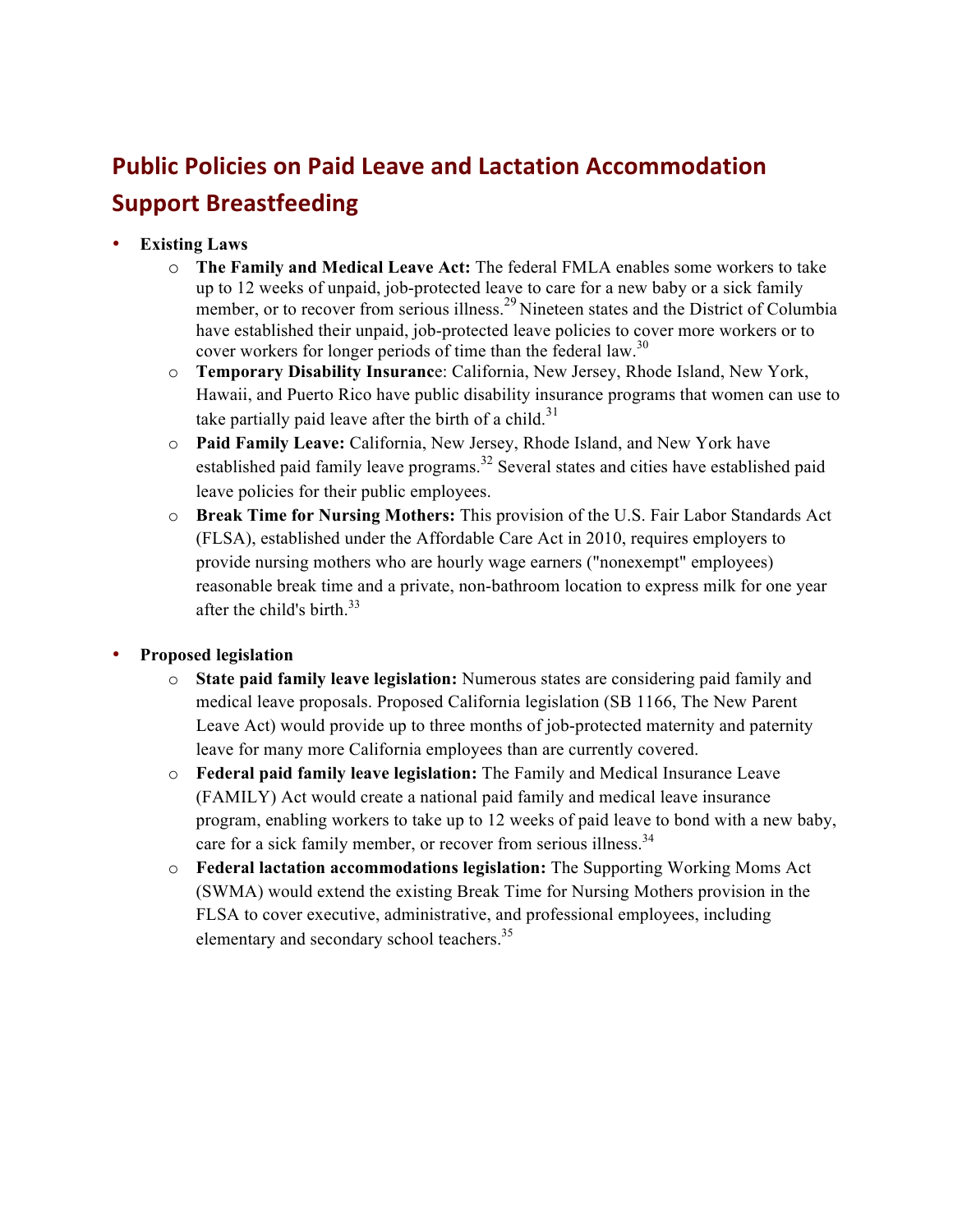#### **Notes**

| <sup>1</sup> Labbok M, Taylor E, Achieving Exclusive Breastfeeding in the United States: Findings and Recommendations, United States |
|--------------------------------------------------------------------------------------------------------------------------------------|
| Breastfeeding Committee, 2008, http://www.usbreastfeeding.org/p/cm/ld/fid=197.                                                       |
| $\frac{2}{3}$ See for example, "Breastfeeding and the Use of Human Milk (Policy Statement)," <i>Pediatrics</i> 115 (2005).           |

<u> 1989 - Andrea Andrew Maria a Carlo Maria a Carlo Maria a Carlo Maria a Carlo Maria a Carlo Maria a Carlo Mar</u>

"Family Physicians Supporting Breastfeeding (Position Paper)," *American Academy of Family Physicians,*  http://www.aafp.org/about/policies/all/breastfeeding-support.html.

"Position on Breastfeeding," *Breastfeeding Medicine* 4 (2008), http://online.liebertpub.com/doi/pdfplus/10.1089/bfm.2008.9988 *Global Strategy for Infant and Young Child Feeding*, World Health Organization and United Nations Children's Fund, World Health Organization. 2006, http://www.who.int/nutrition/publications/gs\_infant\_feeding\_text\_eng.pdf; *The Surgeon General's Call to Action to Support Breastfeeding*, U.S. Department of Health and Human Services, Office of the Surgeon General, 2011, http://www.surgeongeneral.gov/topics/breastfeeding/calltoactiontosupportbreastfeeding.pdf. 3 *Breastfeeding among U.S. Children Born 2002–2012, CDC National Immunization Surveys*, Center for Disease Control and

Prevention, July 2015, http://www.cdc.gov/breastfeeding/data/nis\_data/index.htm.

 Eugene R. Declercq, Carol Sakala, Maureen P. Corry, Sandra Applebaum, and Ariel Herrlich, *Listening to Mothers III: New Mothers Speak Out,* Childbirth Connection, June 2013, <u>http://transform.childbirthconnection.org/wp-</u><br>
<u><sup>5</sup> Sylvie Gyandalyses</u> June 11, 11, 17, 2001.

Sylvia Guendelman, Jessica Lang Kosa, Michelle Pearl, Steve Graham, Julia Goodman, and Martin Kharrazi, "Juggling work and Breastfeeding: effects of maternity leave and occupational characteristics," Pediatrics 123 (2009).<br><sup>6</sup> Ibid.; Rachel Tolbert Kimbro, "On-the-job moms: work and breastfeeding initiation and duration for a sample of low

women," *Maternal and Child Health Journal* 10 (2006.) <sup>7</sup>

<sup>7</sup> See for example, Liz Ben-Ishai, *Access to Paid Leave: An Overlooked Aspect of Economic & Social Inequality*, Center for Law and Social Policy, 2014, http://www.clasp.org/resources-and-publications/publication-1/2014-04-09-Inequities-and-Paid-Leave-Brief\_FINAL.pdf; Liz Watson and Jennifer E. Swanberg, *Flexible Workplace Solutions for Low-Wage Hourly Workers: A Framework for a National Conversation*, Georgetown Law and University of Kentucky, 2011,

http://workplaceflexibility2010.org/images/uploads/whatsnew/Flexible%20Workplace%20Solutions%20for%20Low-Wage%20Hourly%20Workers.pdf. 8

<sup>8</sup> Sarah Jane Glynn and Jane Farrell, *Latinos Least Likely to Have Paid Leave or Workplace Flexibility*, Center for American Progress, 2012, http://www.americanprogress.org/issues/labor/report/2012/11/20/45394/latinos-least-likely-to-have-paid-leaveor-workplace-flexibility/. [Table 1]<br><sup>9</sup> "Rates of Any and Exclusive Breastfeeding by Socio-demographics among Children Born in 2012 (Percentage +/- half 95%

Confidence Interval)," *Center for Disease Control and Prevention*, <u>http://www.cdc.gov/breastfeeding/data/nis\_data/rates-any-<br>exclusive-bf-socio-dem-2012.htm<br><sup>10</sup> Boshal T-th an *V*: 1<sup>10</sup> C-th and *V*: 1<sup>10</sup> C-th and *V*</u>

Rachel Tolbert Kimbro, "On-the-job moms: work and breastfeeding initiation and duration for a sample of low-income women," *Maternal Child Health* 10 (2006.)

<sup>11</sup> Kelsey R. Mirkovic, Cria G. Perrine, and Kelley S. Scanlon. "Paid Maternity Leave and Breastfeeding Outcomes." *Birth*  (2016). Advance online publication. doi: 10.1111/birt.1223

 $12$  Michael Baker and Kevin Milligan,"Maternal employment, breastfeeding, and health: Evidence from maternity leave mandates," *Journal of Health Economics* 27 (2008).<sup>13</sup> Ibid.

14 Suma Setty, Curtis Skinner, and Renée Wilson-Simmons, *Protecting Workers, Nurturing Families: Building an Inclusive Family Leave Insurance Program: Findings and Recommendations from the New Jersey Parenting Project*, National Center for Children in Poverty, Columbia University, March 2016, http://www.nccp.org/publications/pdf/text 1152

<sup>15</sup> Eileen Appelbaum and Ruth Milkman, Leaves that pay: Employer and worker experiences with paid family leave in *California*, Center for Economic and Policy Research, 2011, http://www.cepr.net/documents/publications/paid-family-leave-1-<br>2011.pdf.

 $\frac{2011.1 \text{cm}}{16}$  Research shows that the majority of women are not meeting their own breastfeeding objectives. Erika C. Odom, Ruowei Li, Kelley S. Scanlon, Cria G. Perrine, and Laurence Grummer-Strawn, "Reasons for earlier than desired cessation of breastfeeding," *Pediatrics* 131 (2013).<br><sup>17</sup> Declercq et al, *Listening to Mothers III: New Mothers Speak Out.*<br><sup>18</sup> Glynn et al, *Latinos Least Likely to Have Paid Leave or Workplace Flexibility.*<br><sup>19</sup> Family Medical Leave in 2012: Tech

http://www.dol.gov/asp/evaluation/fmla/FMLATechnicalReport.pdf. [Exhibit 7.2.7.]<br><sup>20</sup> Ibid. Exhibit 5.3.14. These figures are for all leave takers, not just those covered by FMLA. We calculate 7.5 million workers based on the size of total workforce in 2011 as reported by the Bureau of Labor Statistics. 60 percent of workers that took unpaid leave or who lost some income while on leave had difficult making ends meet. 51 percent of workers who took leave, took unpaid leave or lost some income while taking leave.

"Labor Force Statistics from the Current Population Survey," *Bureau of Labor Statistics,* 2014, http://www.bls.gov/cps/aa2013/cpsaat01.htm.